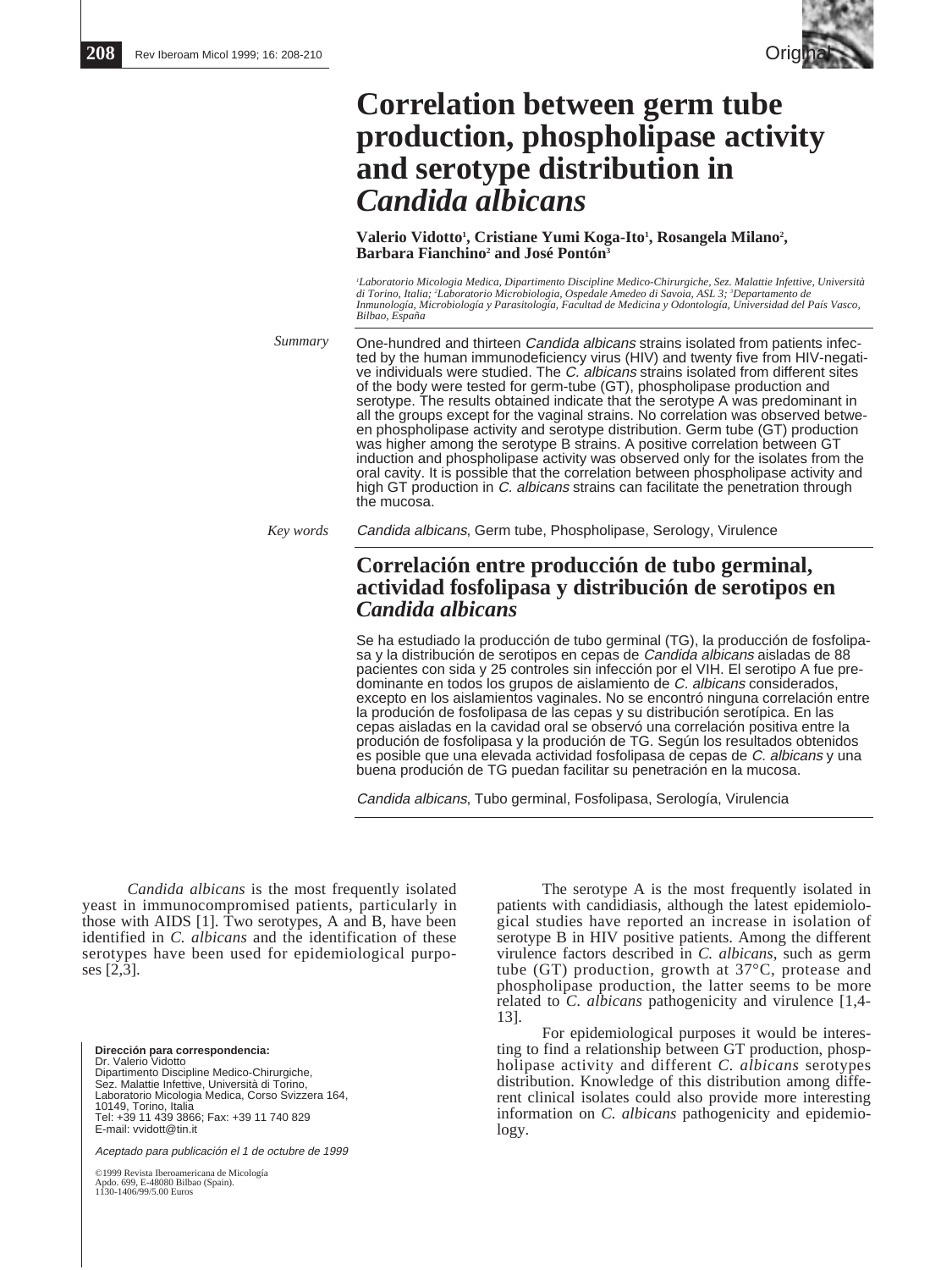### **MATERIALS AND METHODS**

Eighty-eight *C. albicans* strains isolated from patients infected by the human immunodeficiency virus (HIV) and twenty five from HIV-negative individuals were studied. The strains were identified by the API 20 C AUX kit (Biomérieux, Italia). The *C. albicans* strains from HIV-positive patients were isolated from oral cavity, digestive, respiratory, urinary tracts, vagina, nails and skin. The HIV negative-specimens were from the oral cavity. The HIV-negative individuals were patients with evident clinically lesions. All the strains were transferred onto fresh malt agar slants and incubated at 37°C for 3 days.

Phospholipase production was performed according to Polak [7]. The test medium consisted of malt agar containing 1M sodium chloride, 0.005M calcium chloride and 2% egg yolk. Each strain was inoculated in triplicate. Phospholipase activity (Pz) was measured in terms of the ratio of the diameter of colony plus zone of precipitation, according to the method described by Price *et al.* [14].

To study the GT induction, bovine adult serum (Sigma, USA) and minimal synthetic medium were used in order to obtain GT production from the strains after their incubation at  $37^{\circ}$ C for 4 h. The composition of the MSM [15] was the following in g/l: glucose 0.5; KH2PO4 2; CaCl2 0.05M, MgSO4 0.05; (NH4)2SO4 0.5. The final pH was adjusted to 6.75 by the addition of 2M KOH.

Serotyping was performed by indirect immunofluorescence according to Barturen *et al*. [16]. Each strain was inoculated at the concentration of  $1 \times 10^6$  cell/ml into 1 ml of physiologic saline solution (0.9%). Then, 10 ml of this cellular suspension were inoculated into immunofluorescence slide wells. After fixation of the slides, 10 ml of the monoclonal antibody B9E (AMB9E) [3] were added to the wells and the slides were incubated for 30 min at 37°C. After this period of incubation, the slides were washed with physiologic saline solution (0.9%) and the 10 ml of anti-mouse IgM ( $\mu$ -chain specific) conjugated to fluorescein isothiocyanate (Sigma) diluted at 1:100 was added to the wells. After an incubation of 30 min at 37°C the slides were observed by fluorescent equipped microscope. *C. albicans* strains NCPF 3153 (serotype A) and NCPF 3156 (serotype B) were used as controls, by fluorescence microscopy equipped with filters for fluoresceine.

GT percentage production and phospholipase activity (Pz) among the different *C. albicans* isolates strains was performed in triplicate and the results are reported in Table1.

The statistical Student t test was performed to check a significant difference between the Pz phospholipase average values.

#### **RESULTS**

The strains isolated from the oral cavity presented the greatest phospholipase activity expressed as Pz values (average  $Pz = 0.642 \pm 0.145$ ) while the lowest was observed in the strains isolated from the urinary tract (average  $Pz = 0.854 \pm 0.164$ ) (Table 1). The strains isolated from digestive and respiratory tracts showed similar Pz average values with no statistically significant differences observed among them (p=0.548).

The vaginal strains showed the greatest GT percentage production after 2 h in serum as well as in MSM (Table 1). The strains isolated from the oral cavity and respiratory tract showed the greatest percentage produc-

**Table 1.** Phospholipase activity (Pz) and percentage of germ tube produc-<br>tion in serum and in MSM of the *C. albicans* strains.

|                   |        |                    | % Germ Tube |    |                |    |
|-------------------|--------|--------------------|-------------|----|----------------|----|
|                   |        | Phospholipase (Pz) | Serum       |    | <b>MSM</b>     |    |
| Origin            | Number | (average $\pm$ SD) | 2h          | 4h | 2 <sub>h</sub> | 4h |
| Oral cavity       | 32     | $0,642 \pm 0,145$  | 37          | 93 | 12             | 27 |
| Digestive tract   | 21     | $0.780 \pm 0.190$  | 23          | 65 | 8              | 33 |
| Respiratory tract | 23     | $0,788 \pm 0,145$  | 34          | 85 | 14             | 45 |
| Urinary tract     |        | $0.854 \pm 0.164$  | 30          | 85 | 8              | 19 |
| Vagina            | 24     | $0,726 \pm 0,128$  | 42          | 83 | 27             | 48 |
| Nails and skin    | 6      | $0.758 \pm 0.194$  | 28          | 67 | 3              | 11 |

tion of GT in serum after 4 h (93% and 85%, respectively). Strains from the digestive tract presented lower GT percentage production in serum in relation to the other groups (65%) (Table 1). On the other hand, in MSM media, the vaginal strains and those isolated from the respiratory tract showed the greatest percentage production of GT after 4 h (48% and 45%, respectively).The strains isolated from nails and skin presented a lower GT production in MSM (11%). All the strains duplicated or tripled their GT percentage production between the 2nd and 4th hour both in serum and in MSM (Table 1).

The serotype A was prevalent in all the isolated strains examined, except for the vaginal strains. The serotype A isolates among these groups ranged between 71% and 100% (Table 2). On the contrary, the serotype B was not infrequently observed among the isolates. The percentages of *C. albicans* serotype B ranged between 0% and 50%. The lowest percentage of this serotype was observed for the strains isolated from nails and skin and respiratory tract (0% and 8.7%, respectively) (Table 2).

Table 2. Serotypes A and B distribution in the C. albicans strains studied.

|                   |            |     |    | Serotypes |    |         |  |  |  |
|-------------------|------------|-----|----|-----------|----|---------|--|--|--|
| Origin            | <b>HIV</b> |     | Α  |           |    | B       |  |  |  |
|                   | Pos        | Neg | n  | (%)       | n  | (%)     |  |  |  |
| Oral cavity       | 25         |     | 20 | (80)      | 5  | (20)    |  |  |  |
| Oral cavity       |            |     | 5  | (71.4)    | 2  | (28.6)  |  |  |  |
| Digestive tract   | 21         |     | 19 | (90.48)   | 2  | (9.52)  |  |  |  |
| Respiratory tract | 23         |     | 21 | (91.3)    | 2  | (8.7)   |  |  |  |
| Urinary tract     | 7          |     | 5  | (71, 43)  | 2  | (28.57) |  |  |  |
| Vagina            | 24         |     | 12 | (50)      | 12 | (50)    |  |  |  |
| Nails and skin    | 6          |     | 6  | (100)     | 0  | (0)     |  |  |  |

No correlation between GT production and phospholipase activity was observed among the strains isolated from the digestive and respiratory tract, vagina, nails and skin (Table 1). An inverse correlation was observed among the urinary tract strains, that presented a high GT production after  $\ddot{4}$  h in serum (85%) and a low phospholipase activity (high Pz average =  $0.854 \pm 0.164$ ) (Table 1). The strains isolated from the oral cavity presented the higher phospholipase activity (0.642  $\pm$  0.145) and a high GT production in serum (93%) (Table 1).

The percentage production of GT was slightly higher among serotype B strains (83.1%) in relation to the serotype A strains (77.69%). No correlation was observed between phospholipase activity and serotype distribution. Phospholipase activity was similar for the serotype A strains (average  $Pz = 0.747 \pm 0.165$ ) and serotype B strains (average  $Pz = 0.738 \pm 0.139$ ).